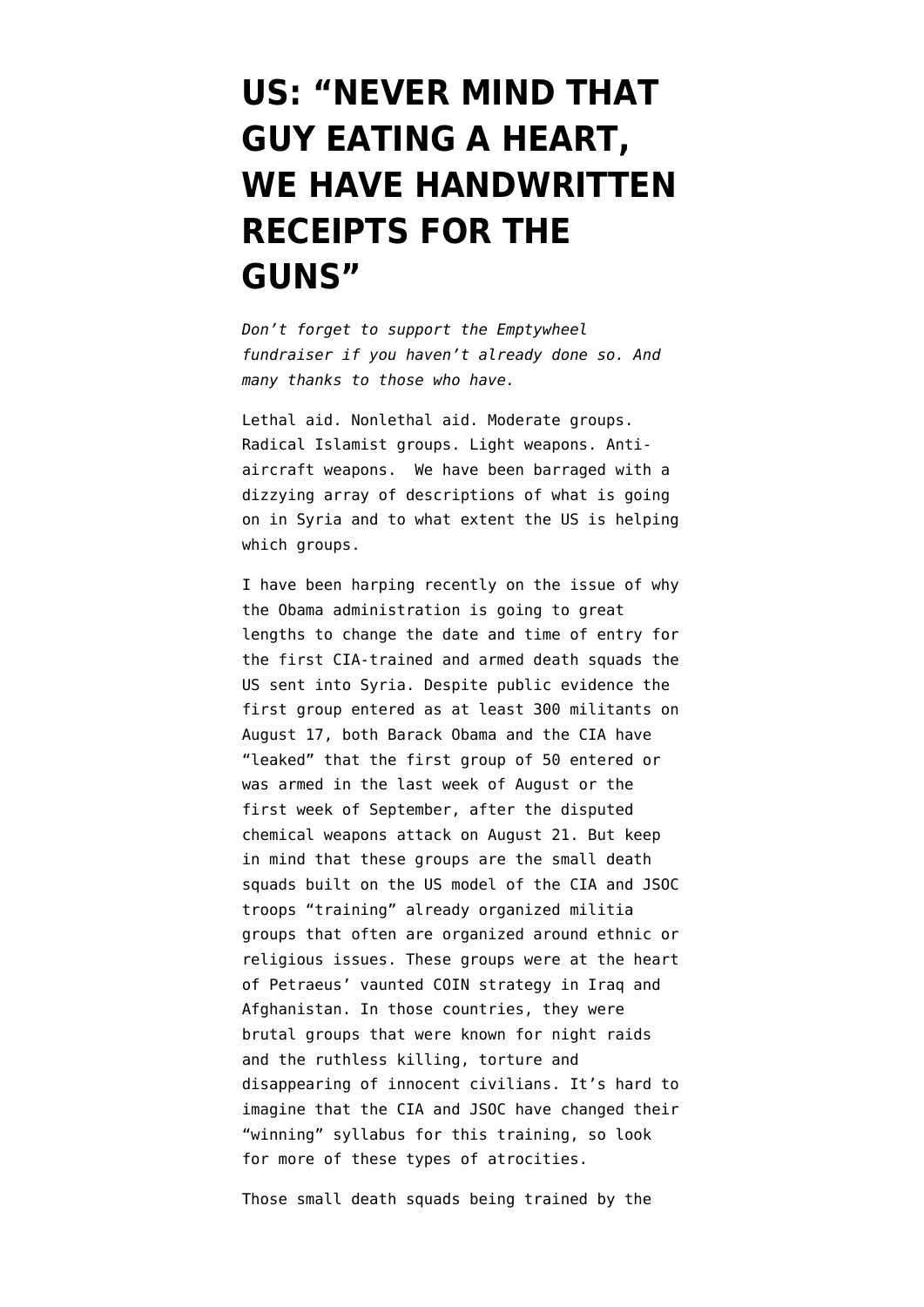CIA and JSOC are separate from the larger Free Syrian Army headed by General Salim Idris, who was a General in Assad's military until his defection in the summer of 2012. A big deal has been made about the fact that the US has not been providing direct lethal aid to the FSA. In fact, back on March 1, Idris took to the [pages](http://www.foreignpolicy.com/articles/2013/03/01/give_us_the_weapons_we_need_to_beat_assad_syrian_opposition?page=0,0) [of Foreign Policy](http://www.foreignpolicy.com/articles/2013/03/01/give_us_the_weapons_we_need_to_beat_assad_syrian_opposition?page=0,0) to make his plea for lethal aid directly:

> The United States has repeatedly expressed its reluctance to provide Syria's armed opposition with weapons, due to the fear that they will fall into the hands of extremists groups. At this week's meeting in Rome, the U.S. government promised only to provide nonlethal support. It's time for Washington and the international community to reconsider, because the only way to prevent the rise of warlords and extremist groups is to support the organized Syrian opposition in professionalizing the armed revolution.

But look, Idris promised us that his team has things under control and nothing could go wrong with us giving him lethal aid:

> In fact, the Syrian Coalition, an internationally recognized umbrella group of opposition parties, has made great strides to account for all advanced weaponry under the rebels' control. It now registers and traces all such arms to ensure that only trained officers under the command ever receive and use them.

The problem, though, is that Idris' claim in March that the US wasn't helping his group with lethal aid was bullshit. As CTuttle reminded us in a [comment in my post yesterday,](http://www.emptywheel.net/2013/09/12/cia-joins-obamas-dissembling-on-date-death-squads-sent-into-syria/#comment-624670) the New York Times discussed how [the CIA has been "assisting"](http://www.nytimes.com/2013/03/25/world/middleeast/arms-airlift-to-syrian-rebels-expands-with-cia-aid.html?pagewanted=all) [the flow of lethal aid](http://www.nytimes.com/2013/03/25/world/middleeast/arms-airlift-to-syrian-rebels-expands-with-cia-aid.html?pagewanted=all) to the FSA and other groups for over a year. The Times article was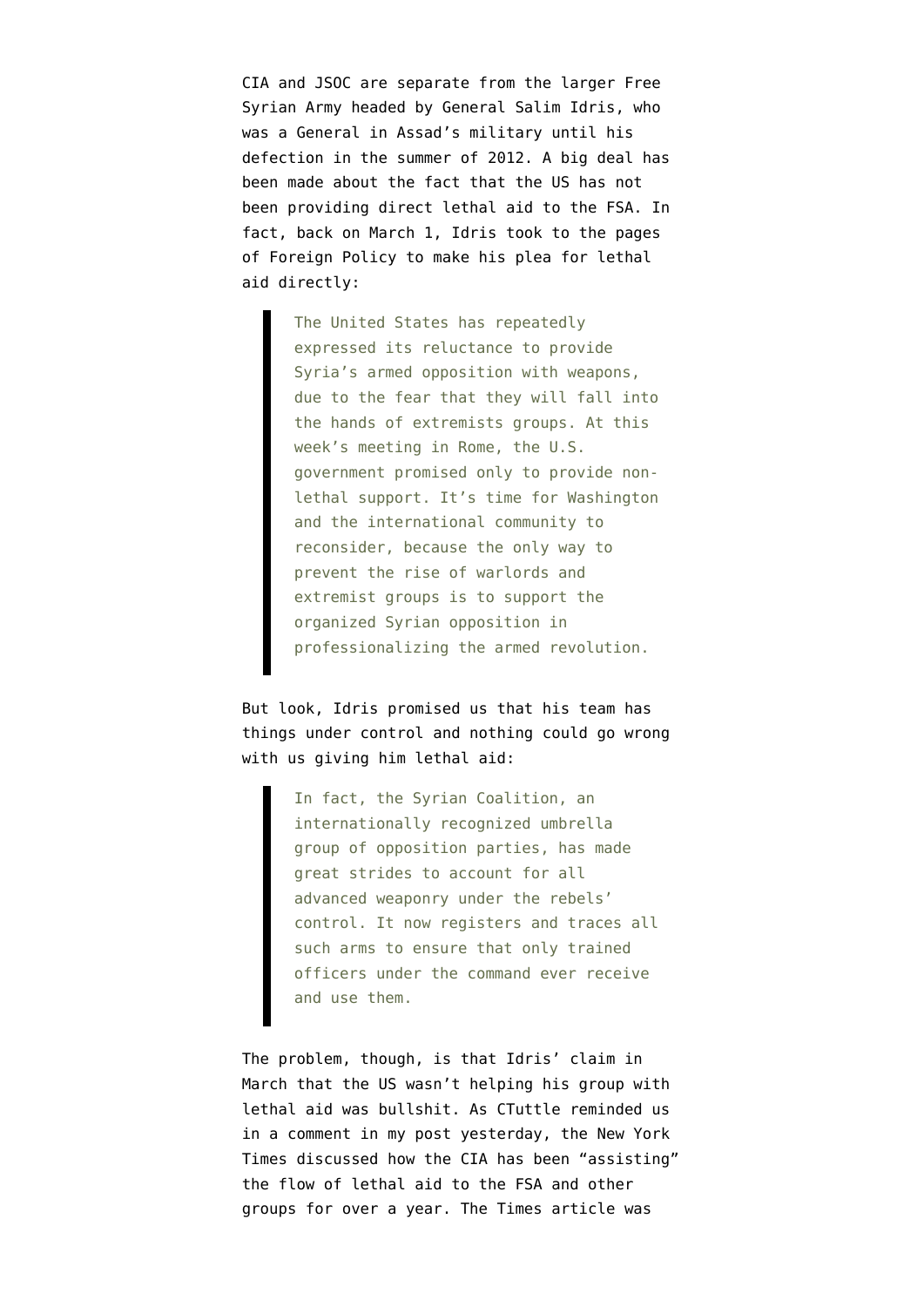published a little over three weeks after Idris' plea, but documents CIA involvement in weapons shipments for a long time before that point:

> With help from the C.I.A., Arab governments and Turkey have sharply increased their military aid to Syria's opposition fighters in recent months, expanding a secret airlift of arms and equipment for the uprising against President Bashar al-Assad, according to air traffic data, interviews with officials in several countries and the accounts of rebel commanders.

> The airlift, which began on a small scale in early 2012 and continued intermittently through last fall, expanded into a steady and much heavier flow late last year, the data shows. It has grown to include more than 160 military cargo flights by Jordanian, Saudi and Qatari military-style cargo planes landing at Esenboga Airport near Ankara, and, to a lesser degree, at other Turkish and Jordanian airports.

## /snip/

From offices at secret locations, American intelligence officers have helped the Arab governments shop for weapons, including a large procurement from Croatia, and have vetted rebel commanders and groups to determine who should receive the weapons as they arrive, according to American officials speaking on the condition of anonymity. The C.I.A. declined to comment on the shipments or its role in them.

Hmm. Isn't that interesting. Both Idris and the CIA claim to be in charge of vetting.

With that as background, we have this report in [Mother Jones from yesterday](http://www.motherjones.com/politics/2013/09/syrian-rebel-aid-handwritten-receipts), where we get new assurances on just how carefully those getting aid from the US are being vetted. But don't talk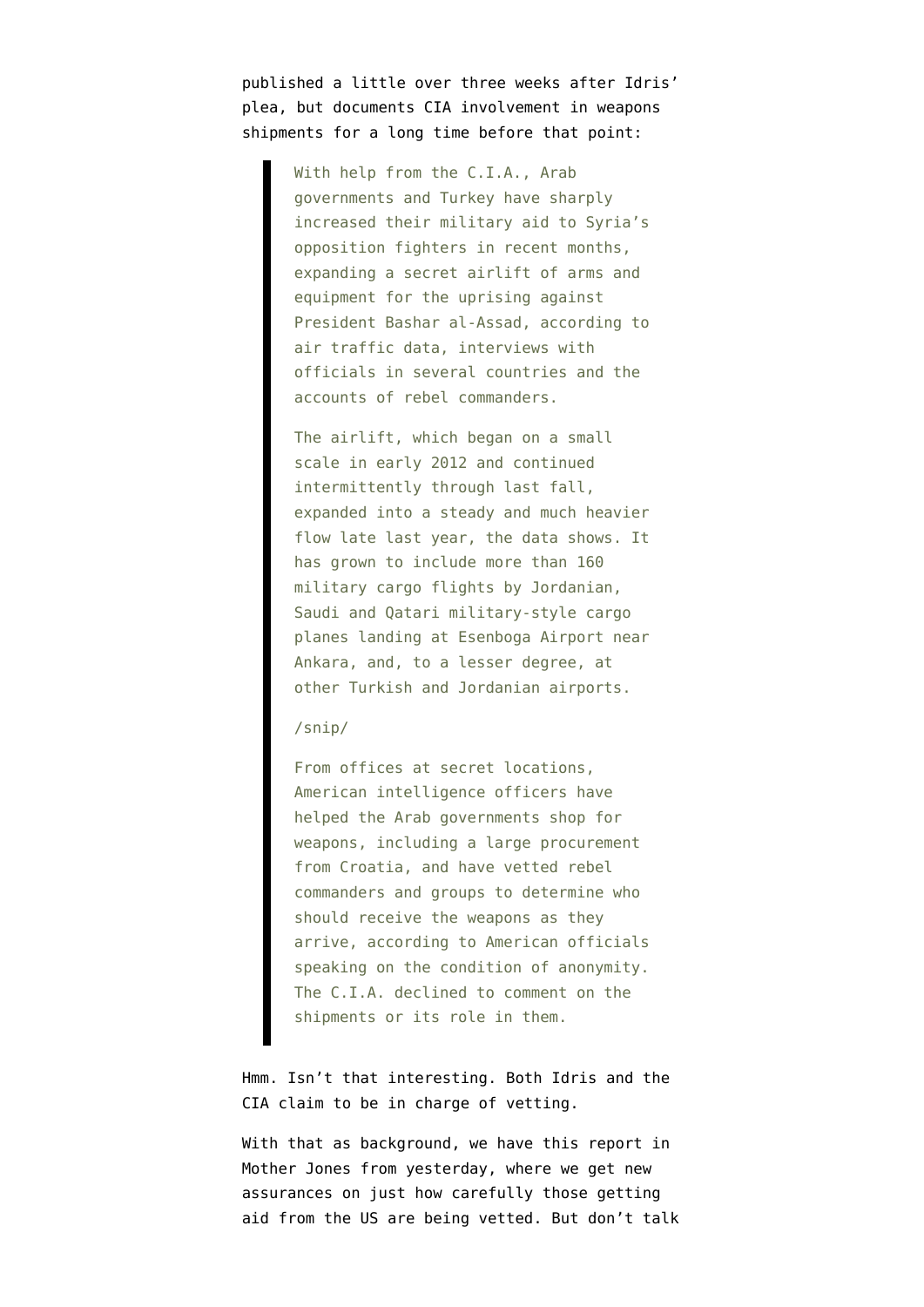about the lethal aid, it's still "secret" although now Obama is said to have authorized it in June. I guess all that earlier CIA "assistance" on the aid wasn't authorized:

> In recent weeks, the Obama administration and hawks favoring a strike on Syria have called for the continued support of supposedly moderate rebels fighting Bashar al-Assad's regime. The United States has been sending [millions of dollars in nonlethal](http://www.nytimes.com/2013/03/01/world/middleeast/us-pledges-60-million-to-syrian-opposition.html) [aid](http://www.nytimes.com/2013/03/01/world/middleeast/us-pledges-60-million-to-syrian-opposition.html) to the rebels since February, and in [June](http://online.wsj.com/article/SB10001424127887324202304579051280341316034.html) President Obama authorized secretly supplying weapons to opposition fighters. But with hundreds of Syrian rebel groups battling the regime—ranging from the relatively moderate Free Syrian Army (FSA) to the Al Qaeda-affiliated al-Nusra Front—can the administration ensure that US aid is not winding up in the wrong hands? A system designed to monitor the disbursement of nonlethal supplies to the rebels is supposed to make sure assistance goes only to vetted fighters—but, according to government oversight experts, it relies on too much good faith.

## And here's how that superior vetting is going to work:

The [Syrian Support Group,](http://syriansupportgroup.org/) a USbased nonprofit that is the [only](http://www.mcclatchydc.com/2012/08/01/159311/us-eases-arms-purchases-for-syrian.html#.UjCMAILDQ7A) [organization t](http://www.mcclatchydc.com/2012/08/01/159311/us-eases-arms-purchases-for-syrian.html#.UjCMAILDQ7A)he Obama administration has authorized to hand out nonlethal USfunded supplies to the rebels, insists it keeps track of who's receiving this assistance based on handwritten receipts provided by rebel commanders in the field. According to Dan Layman, a spokesman for the group, this level of oversight is sufficient to guarantee US assistance is going to the right rebels and is being used appropriately. "What we're getting from [FSA commanders] in receipts directly reflects what's been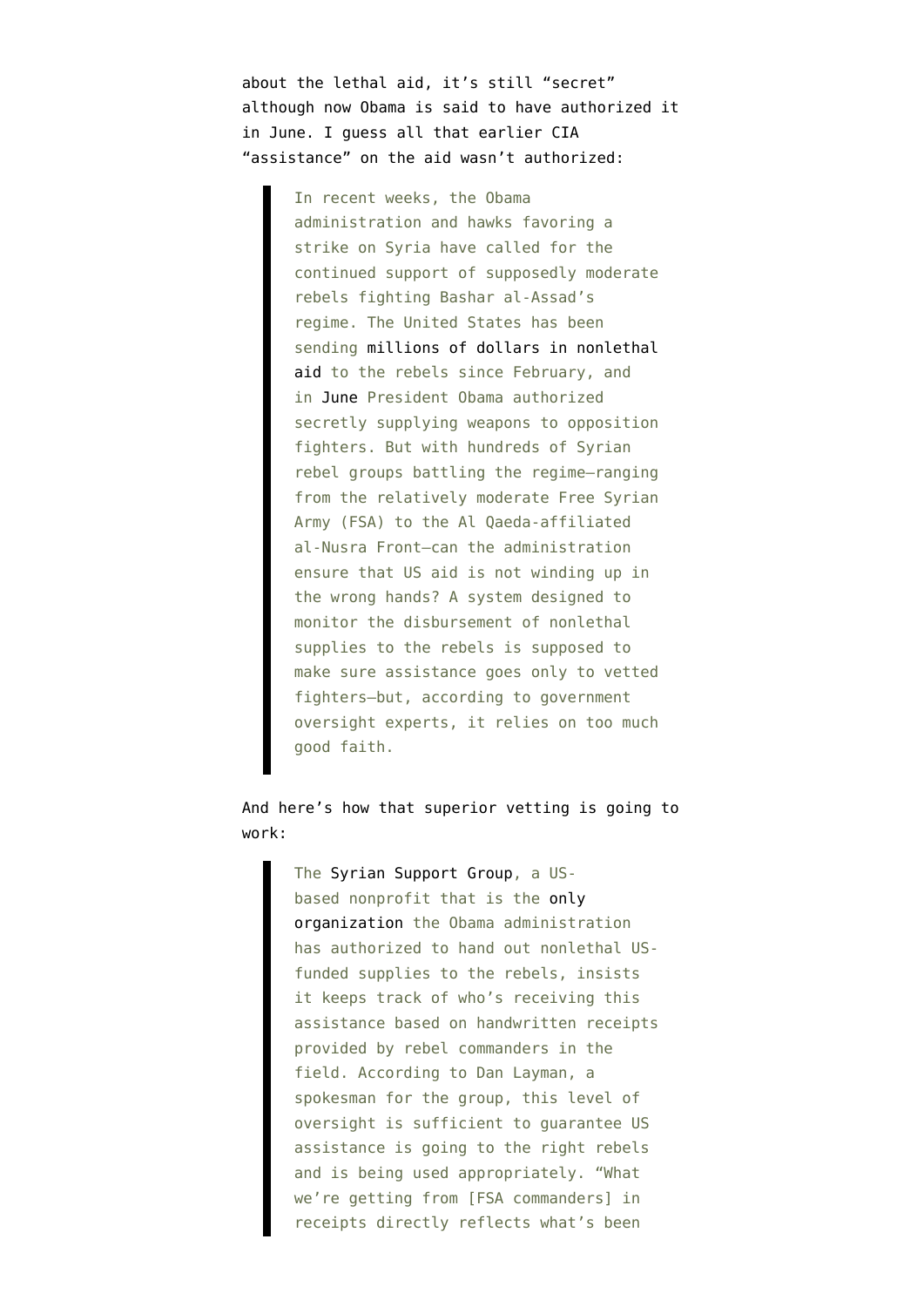given out and to whom, I'm very confident," he says. "The government regularly asks us for updates and new receipts, often faster than we can produce them." Layman doesn't know if or how the US government verifies these receipts.

Hmm. Self-reporting from the folks who are getting the aid. Where have I [heard that before](http://www.emptywheel.net/2013/05/01/even-with-non-validated-afghan-self-reporting-sigar-finds-ansf-falls-short-of-352000-goal/) and what could possibly go wrong? Maybe [John](http://www.nytimes.com/2013/09/12/world/asia/us-officials-growl-back-at-watchdog-for-afghanistan.html?pagewanted=all) [Sopko](http://www.nytimes.com/2013/09/12/world/asia/us-officials-growl-back-at-watchdog-for-afghanistan.html?pagewanted=all) will wind up being the first Special Inspector General for Syrian Reconstruction.

But look back up there to his comments, and it looks like Idris told us about the receipt plan back in March when he discussed the ability to "account for all advanced weaponry".

And how has that worked out? Going back to the Mother Jones article (remember that Layman is the spokesman for the Syrian Support Group, the US-designated vetter) [emphasis added]:

> US assistance ending up with radical elements of the opposition is not the only problem; this aid could also reach rebels committing atrocities. Last week, the *[New York Times](http://www.nytimes.com/2013/09/05/world/middleeast/brutality-of-syrian-rebels-pose-dilemma-in-west.html?pagewanted=all)* posted a video of what it reported to be FSA-armed rebels executing shirtless prisoners. The Syrian Support Group issued a statement disputing the *Times* report, claiming the rebels in the video were from a non-SMC affiliated outfit that did not receive any supplies or funding from the Supreme Military Council.

> This spring, one militia leader affiliated with the FSA—his brigade has since been kicked out[—was](http://www.theatlanticwire.com/global/2013/05/syria-rebel-eating-organs-video/65207/) [filmed](http://www.theatlanticwire.com/global/2013/05/syria-rebel-eating-organs-video/65207/) eating a dead soldier's heart. "This stuff happens rarely, but it's unfortunate," Layman says. "With the guy who was eating a heart, he was part of a moderate faction…We work with Idriss and let him know that he